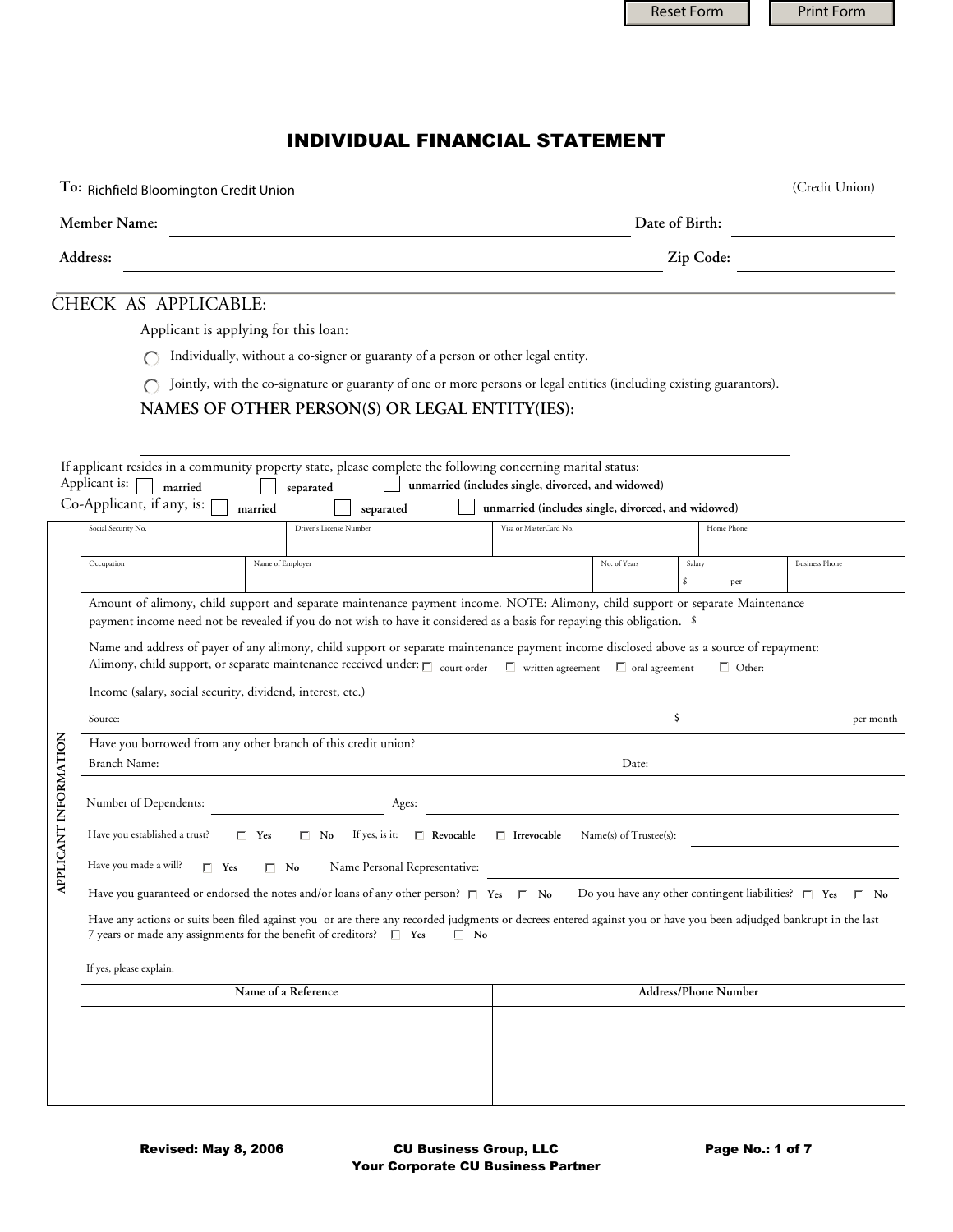|                          | -Applicant's Full Name:                                                                                                                                                                                                                                        |                                                                                                                                                                                                                                                            | Date of Birth:              | Address:              |              |               |                       |  |  |  |
|--------------------------|----------------------------------------------------------------------------------------------------------------------------------------------------------------------------------------------------------------------------------------------------------------|------------------------------------------------------------------------------------------------------------------------------------------------------------------------------------------------------------------------------------------------------------|-----------------------------|-----------------------|--------------|---------------|-----------------------|--|--|--|
|                          | Social Security No.                                                                                                                                                                                                                                            | Driver's Licensee Number                                                                                                                                                                                                                                   | Visa or MasterCard No.      |                       |              | Home Phone    |                       |  |  |  |
|                          | Occupation                                                                                                                                                                                                                                                     | Name of Employer                                                                                                                                                                                                                                           |                             | No. of Years          | Salary<br>\$ | per           | <b>Business Phone</b> |  |  |  |
|                          |                                                                                                                                                                                                                                                                | Amount of alimony, child support and separate maintenance payment income. NOTE: Alimony, child support or separate<br>Maintenance payment income need not be revealed if you do not wish to have it considered as a basis for repaying this obligation. \$ |                             |                       |              |               |                       |  |  |  |
|                          |                                                                                                                                                                                                                                                                | Name and address of payer of any alimony, child support or separate maintenance payment income disclosed above as a source of repayment:<br>Alimony, child support, or separate maintenance received under: $\Box$ court order $\Box$ written agreement    |                             | $\Box$ oral agreement |              | $\Box$ Other: |                       |  |  |  |
|                          | Income (salary, social security, dividend, interest, etc.)                                                                                                                                                                                                     |                                                                                                                                                                                                                                                            |                             |                       |              |               |                       |  |  |  |
|                          | Source:                                                                                                                                                                                                                                                        |                                                                                                                                                                                                                                                            |                             |                       | \$           |               | per month             |  |  |  |
|                          |                                                                                                                                                                                                                                                                | Have you borrowed from any other branch of this credit union?                                                                                                                                                                                              |                             |                       |              |               |                       |  |  |  |
|                          | Branch Name:                                                                                                                                                                                                                                                   |                                                                                                                                                                                                                                                            |                             |                       |              | Date:         |                       |  |  |  |
| CO-APPLICANT INFORMATION | Number of Dependents:                                                                                                                                                                                                                                          | Ages:                                                                                                                                                                                                                                                      |                             |                       |              |               |                       |  |  |  |
|                          | Have you established a trust?<br>$\Box$ No If yes, is it:<br>$\Box$ Yes<br>$\Box$ Revocable<br>$\Box$ Irrevocable<br>Name(s) of Trustee(s):                                                                                                                    |                                                                                                                                                                                                                                                            |                             |                       |              |               |                       |  |  |  |
|                          | Have you made a will?<br>$\Gamma$ Yes<br>$\Box$ No<br>Name Personal Representative:                                                                                                                                                                            |                                                                                                                                                                                                                                                            |                             |                       |              |               |                       |  |  |  |
|                          | Have you guaranteed or endorsed the notes and/or loans of any other person? $\square$ Yes $\square$ No<br>Do you have any other contingent liabilities? $\square$ Yes $\square$ No                                                                             |                                                                                                                                                                                                                                                            |                             |                       |              |               |                       |  |  |  |
|                          | Have any actions or suits been filed against you or are there any recorded judgments or decrees entered against you or have you been adjudged bankrupt in the last<br>7 years or made any assignments for the benefit of creditors? $\square$ Yes<br>$\Box$ No |                                                                                                                                                                                                                                                            |                             |                       |              |               |                       |  |  |  |
|                          | If yes, please explain:                                                                                                                                                                                                                                        |                                                                                                                                                                                                                                                            |                             |                       |              |               |                       |  |  |  |
|                          |                                                                                                                                                                                                                                                                | Name of a Reference                                                                                                                                                                                                                                        | <b>Address/Phone Number</b> |                       |              |               |                       |  |  |  |
|                          |                                                                                                                                                                                                                                                                |                                                                                                                                                                                                                                                            |                             |                       |              |               |                       |  |  |  |
|                          |                                                                                                                                                                                                                                                                |                                                                                                                                                                                                                                                            |                             |                       |              |               |                       |  |  |  |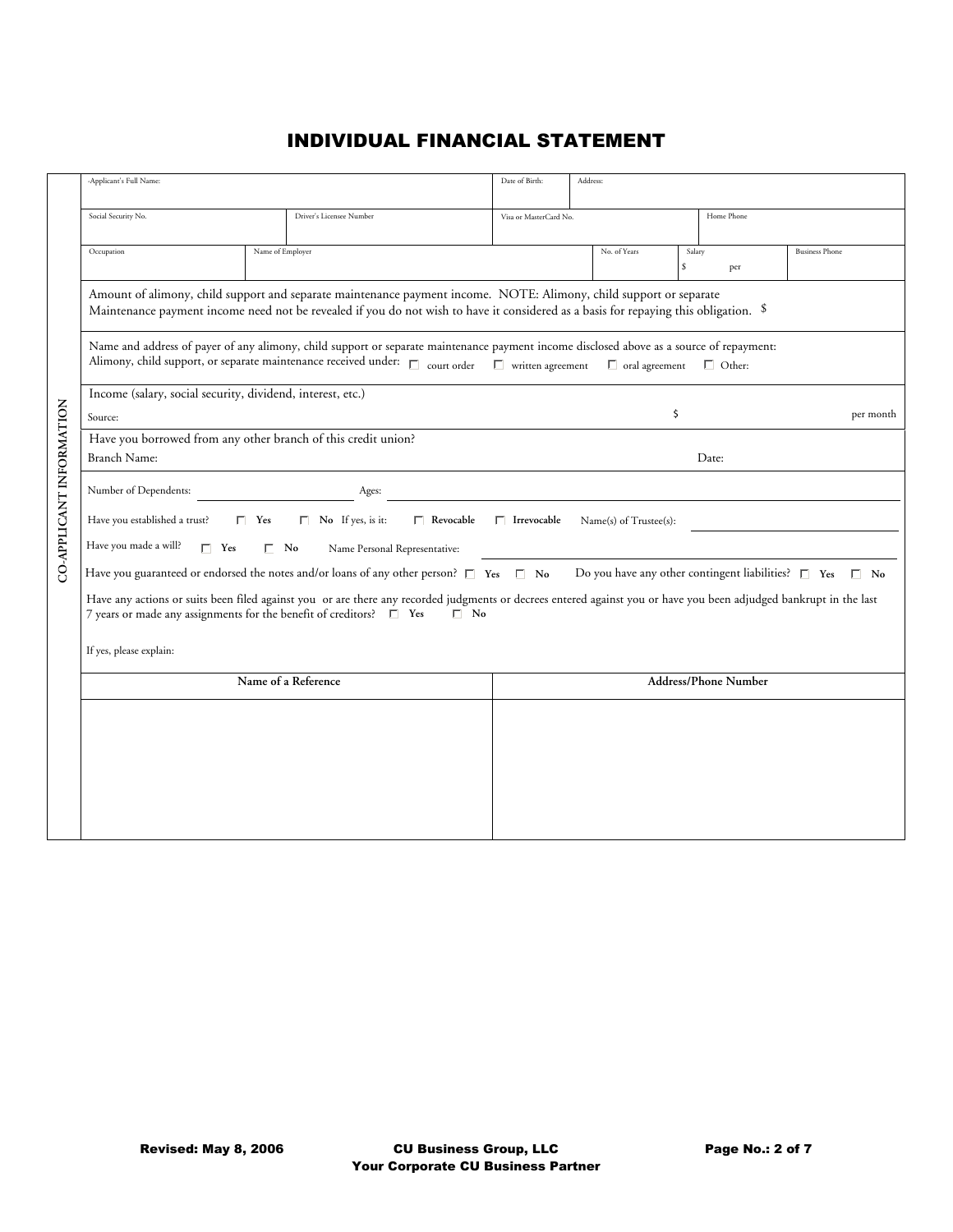#### PLEASE INDICATE OR PROVIDE AN EXPLANATION AS TO ANY ASSETS OWNED JOINTLY OR BY A TRUST OR LIABILITIES OWED TO OTHERS. ATTACH SCHEDULES AND EXPLANATORY NOTES IF NECESSARY:

|                              | STATEMENT OF FINANCIAL CONDITION OF  |                             |                                                                                                                  | AS OF                           | , 20 |  |  |
|------------------------------|--------------------------------------|-----------------------------|------------------------------------------------------------------------------------------------------------------|---------------------------------|------|--|--|
|                              | <b>ASSETS AMOUNT</b>                 |                             |                                                                                                                  | <b>LIABILITIES AMOUNT</b>       |      |  |  |
|                              | <b>SCHEDULE A</b>                    |                             |                                                                                                                  | <b>SCHEDULE G</b>               |      |  |  |
| <b>CASH</b>                  | In this Credit Union                 |                             | <b>NOTES &amp;</b><br><b>LOANS</b> (No                                                                           | Notes Payable to Credit Unions  |      |  |  |
|                              | Other Credit Unions or Banks         |                             | Real Estate)                                                                                                     | Notes & Loans Payable to Others |      |  |  |
|                              | <b>SCHEDULE B</b>                    |                             |                                                                                                                  | <b>SCHEDULE C</b>               |      |  |  |
| <b>STOCKS</b>                | Marketable Securities                |                             | <b>INSURANCE</b>                                                                                                 |                                 |      |  |  |
| &BONDS                       | Others                               |                             | <b>LOANS</b>                                                                                                     |                                 |      |  |  |
| <b>TAX</b>                   | Tax Refund Due                       | Taxes Payable<br><b>TAX</b> |                                                                                                                  |                                 |      |  |  |
| <b>LIFE</b>                  | <b>SCHEDULE C</b>                    |                             |                                                                                                                  | <b>SCHEDULE H</b>               |      |  |  |
| <b>INSURANCE</b>             | Cash Value                           |                             | <b>ACCOUNTS</b>                                                                                                  | Credit Card Accounts            |      |  |  |
|                              | <b>SCHEDULE D</b>                    |                             | & BILLS                                                                                                          | Open & Revolving Accounts       |      |  |  |
| <b>RECEIVABLE</b>            | Accounts & Notes Receivable          |                             | <b>PAYABLE</b>                                                                                                   | Other                           |      |  |  |
|                              | <b>SCHEDULE E</b>                    |                             |                                                                                                                  | <b>SCHEDULE E</b>               |      |  |  |
|                              | Residence(s)                         |                             |                                                                                                                  | Residence(s)                    |      |  |  |
| <b>REAL</b><br><b>ESTATE</b> | Unimproved Land                      |                             | <b>REAL</b><br><b>ESTATE</b>                                                                                     | Unimproved Land                 |      |  |  |
|                              | <b>Income Properties</b>             |                             |                                                                                                                  | <b>Income Properties</b>        |      |  |  |
|                              | Other Real Estate                    |                             |                                                                                                                  | Other Real Estate               |      |  |  |
| <b>OTHER</b>                 | <b>SCHEDULE F</b>                    |                             | <b>OTHER</b>                                                                                                     | <b>SCHEDULE I</b>               |      |  |  |
| <b>ASSETS</b>                | Other Assets & Personal Property     |                             | <b>LIABILITIES</b>                                                                                               | Other Liabilities               |      |  |  |
|                              | <b>TOTAL ASSETS:</b>                 | $\hat{\mathcal{S}}$         |                                                                                                                  | l\$                             |      |  |  |
|                              | <b>RE-CAP OF INCOME AND EXPENSES</b> |                             | <b>NET</b><br>(DIFFERENCE BETWEEN TOTAL<br>$\vert \$\$<br><b>WORTH</b><br><b>ASSETS &amp; TOTAL LIABILITIES)</b> |                                 |      |  |  |

**\* See notice below before completing Other Income.**

| ANNUAL INCOME FOR YEAR 20 | ANNUAL EXPENSES FOR YEAR 20  | <b>CONTINGENT LIABILITIES</b>   |  |  |
|---------------------------|------------------------------|---------------------------------|--|--|
| Salary or Wages           | Property Taxes & Assessments | As Endorser on Notes/Contracts  |  |  |
| Dividends and/or Interest | Federal & State Income Taxes | As Guarantor on Notes/Contracts |  |  |
| Rentals (Gross Income)    | Real Estate Loan Payments    | For Taxes                       |  |  |
| Business (Net Income)     | Contract/Note Payments       | Other Contingent Liabilities:   |  |  |
| Other Income (Describe)   | Living Expenses (Estimated)  |                                 |  |  |
|                           | Other Expenses               |                                 |  |  |
| <b>TOTAL INCOME</b>       | <b>TOTAL EXPENSES</b>        | TOTAL CONTINGENT LIAB.          |  |  |

\* Alimony, child support or separate maintenance payment income need not be revealed if you do not wish to have it considered as a basis for repaying this obligation.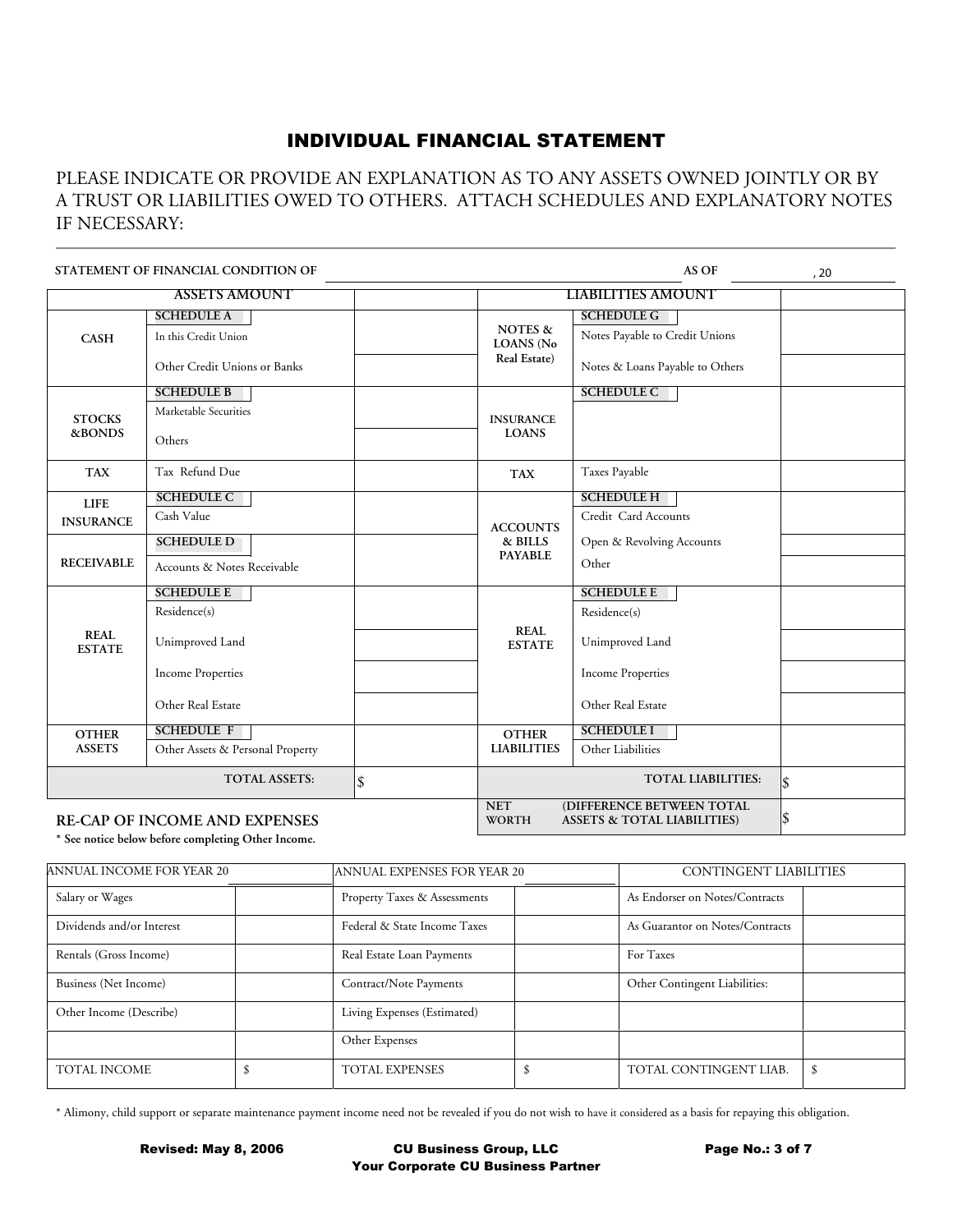|      | <b>SCHEDULE A</b> |      | CASH LOCATION AND STATUS OF CREDIT UNION AND OTHER ACCOUNTS |         |                  |                         |                                      |                           |                                    |
|------|-------------------|------|-------------------------------------------------------------|---------|------------------|-------------------------|--------------------------------------|---------------------------|------------------------------------|
| Ckng | Sav.              | CD's | Credit Union and Branch Where Carried                       | Balance | Interest<br>Rate | CD.<br>Maturity<br>Date | ls account<br>pledged for<br>a loan? | <b>Balance of</b><br>Loan | <b>Maturity</b><br>Date of<br>Loan |
|      |                   |      |                                                             |         |                  |                         |                                      |                           |                                    |
|      |                   |      |                                                             |         |                  |                         |                                      |                           |                                    |
|      |                   |      |                                                             |         |                  |                         |                                      |                           |                                    |
|      |                   |      |                                                             |         |                  |                         |                                      |                           |                                    |
|      |                   |      | <b>TOTAL</b>                                                |         |                  |                         | <b>TOTAL</b>                         |                           |                                    |

| <b>SCHEDULE B</b> |                      | STOCKS AND BONDS (Includes Interests In Any Closely Held Business) |                     |              |                    |                    |                                   |  |  |  |
|-------------------|----------------------|--------------------------------------------------------------------|---------------------|--------------|--------------------|--------------------|-----------------------------------|--|--|--|
| Description       | No.<br><b>Shares</b> | <b>Registration Number</b>                                         | Source of Valuation | Date         | Price Per<br>Share | <b>Total Value</b> | Purchased on Margin<br>or Pledged |  |  |  |
|                   |                      |                                                                    |                     |              |                    |                    |                                   |  |  |  |
|                   |                      |                                                                    |                     |              |                    |                    |                                   |  |  |  |
|                   |                      |                                                                    |                     |              |                    |                    |                                   |  |  |  |
|                   |                      |                                                                    |                     |              |                    |                    |                                   |  |  |  |
|                   |                      |                                                                    |                     |              |                    |                    |                                   |  |  |  |
|                   |                      |                                                                    |                     | <b>TOTAL</b> |                    |                    |                                   |  |  |  |

| <b>SCHEDULE C</b> | LIFE INSURANCE             |                    |                   |                 |                              |                           |
|-------------------|----------------------------|--------------------|-------------------|-----------------|------------------------------|---------------------------|
| Insured           | <b>Primary Beneficiary</b> | <b>Face Amount</b> | <b>Cash Value</b> | Loans on Policy | Name of Insurance<br>Company | <b>Location of Office</b> |
|                   |                            |                    |                   |                 |                              |                           |
|                   |                            |                    |                   |                 |                              |                           |
|                   | <b>TOTALS</b>              |                    |                   |                 |                              |                           |

| <b>SCHEDULE D</b> |          | <b>ACCOUNTS AND NOTES RECEIVABLE</b> |            |              |              |              |         |
|-------------------|----------|--------------------------------------|------------|--------------|--------------|--------------|---------|
| Owner(s)          | Due From | Address                              | Collateral | Maturity     | How Payable? |              | Balance |
|                   |          |                                      |            | Date         | Amount       | Per          | Due     |
|                   |          |                                      |            |              |              |              |         |
|                   |          |                                      |            |              |              |              |         |
|                   |          |                                      |            |              |              |              |         |
|                   |          |                                      |            |              |              |              |         |
|                   |          |                                      |            | <b>TOTAL</b> |              | <b>TOTAL</b> |         |

**SCHEDULE E: REAL ESTATE IS ON THE PAGE 6 OF THIS FORM.**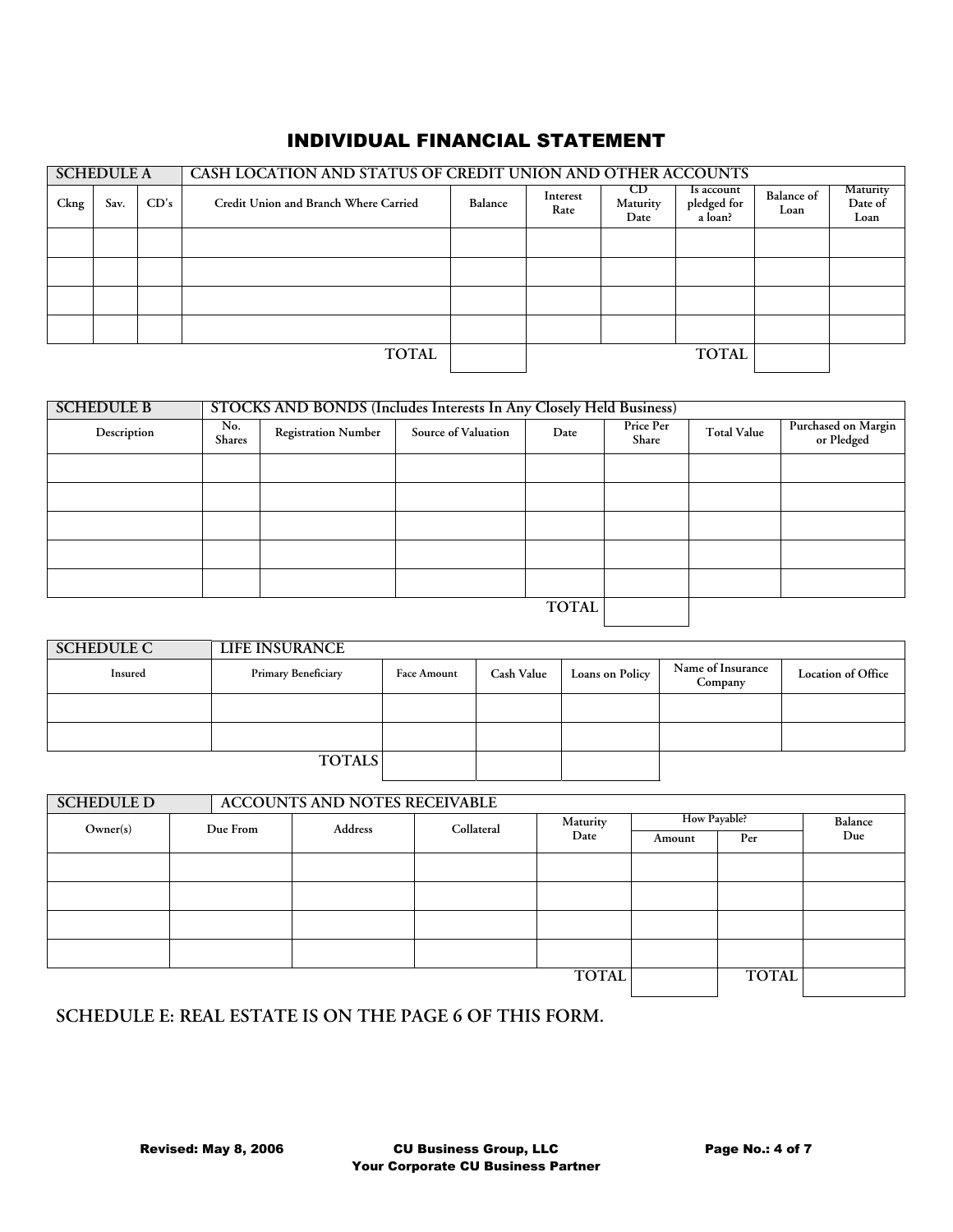| <b>SCHEDULE F</b>              |                     |                                                |  | <b>OTHER ASSETS AND PERSONAL PROPERTY</b> |                         |       |                                  |          |
|--------------------------------|---------------------|------------------------------------------------|--|-------------------------------------------|-------------------------|-------|----------------------------------|----------|
| Year                           | Automobiles<br>Make | Rec. Vehicles & Boats<br>Value<br>Make<br>Year |  | Value                                     | Personal                | Value | Subtotal<br>For                  | Subtotal |
|                                |                     |                                                |  |                                           | Property<br>Furniture   |       | Subtotal -<br>Automobiles        | \$       |
|                                |                     |                                                |  |                                           | Jewelry                 |       | Subtotal - RVs<br>and            |          |
|                                |                     |                                                |  |                                           | Equipment               |       | <b>Boats</b>                     |          |
|                                |                     |                                                |  |                                           | Other:                  |       | Subtotal -<br>Personal           |          |
|                                |                     |                                                |  |                                           | Other:                  |       | Property                         |          |
| Subtotal<br><b>Automobiles</b> |                     | Subtotal<br>RVs/Boats                          |  |                                           | Subtotal<br>Pers. Prop. |       | <b>Total for Other</b><br>Assets |          |

| NOTES AND LOANS PAYABLE TO CREDIT UNIONS AND OTHERS<br><b>SCHEDULE G</b> |         |            |              |              |              |         |  |  |
|--------------------------------------------------------------------------|---------|------------|--------------|--------------|--------------|---------|--|--|
|                                                                          |         | Person(s)  | Maturity     | How Payable? |              | Balance |  |  |
|                                                                          |         |            |              | Amount       | Per          | Due     |  |  |
|                                                                          |         |            |              |              |              |         |  |  |
|                                                                          |         |            |              |              |              |         |  |  |
|                                                                          |         |            |              |              |              |         |  |  |
|                                                                          |         |            |              |              |              |         |  |  |
|                                                                          |         |            | <b>TOTAL</b> |              | <b>TOTAL</b> |         |  |  |
|                                                                          | Address | Collateral | Liable       | Date         |              |         |  |  |

| <b>SCHEDULE H</b> |  | <b>ACCOUNTS AND BILLS PAYABLE (Including Credit Cards)</b> |           |        |              |     |  |  |  |
|-------------------|--|------------------------------------------------------------|-----------|--------|--------------|-----|--|--|--|
| Payable           |  |                                                            | Person(s) |        | How Payable? |     |  |  |  |
| To                |  | Collateral                                                 | Liable    | Amount | Per          | Due |  |  |  |
|                   |  |                                                            |           |        |              |     |  |  |  |
|                   |  |                                                            |           |        |              |     |  |  |  |
|                   |  |                                                            |           |        |              |     |  |  |  |
|                   |  |                                                            |           |        |              |     |  |  |  |
|                   |  |                                                            |           |        |              |     |  |  |  |
|                   |  |                                                            |           |        |              |     |  |  |  |
|                   |  |                                                            |           |        |              |     |  |  |  |
|                   |  |                                                            |           |        |              |     |  |  |  |
|                   |  |                                                            |           |        |              |     |  |  |  |

| <b>SCHEDULE I</b> |  | <b>OTHER LIABILITIES</b> |           |              |     |         |  |
|-------------------|--|--------------------------|-----------|--------------|-----|---------|--|
| Payable           |  |                          | Person(s) | How Payable? |     | Balance |  |
| To                |  | Collateral               | Liable    | Amount       | Per | Due     |  |
|                   |  |                          |           |              |     |         |  |
|                   |  |                          |           |              |     |         |  |
|                   |  |                          |           |              |     |         |  |
|                   |  |                          |           |              |     |         |  |
|                   |  |                          |           |              |     |         |  |
|                   |  |                          |           |              |     |         |  |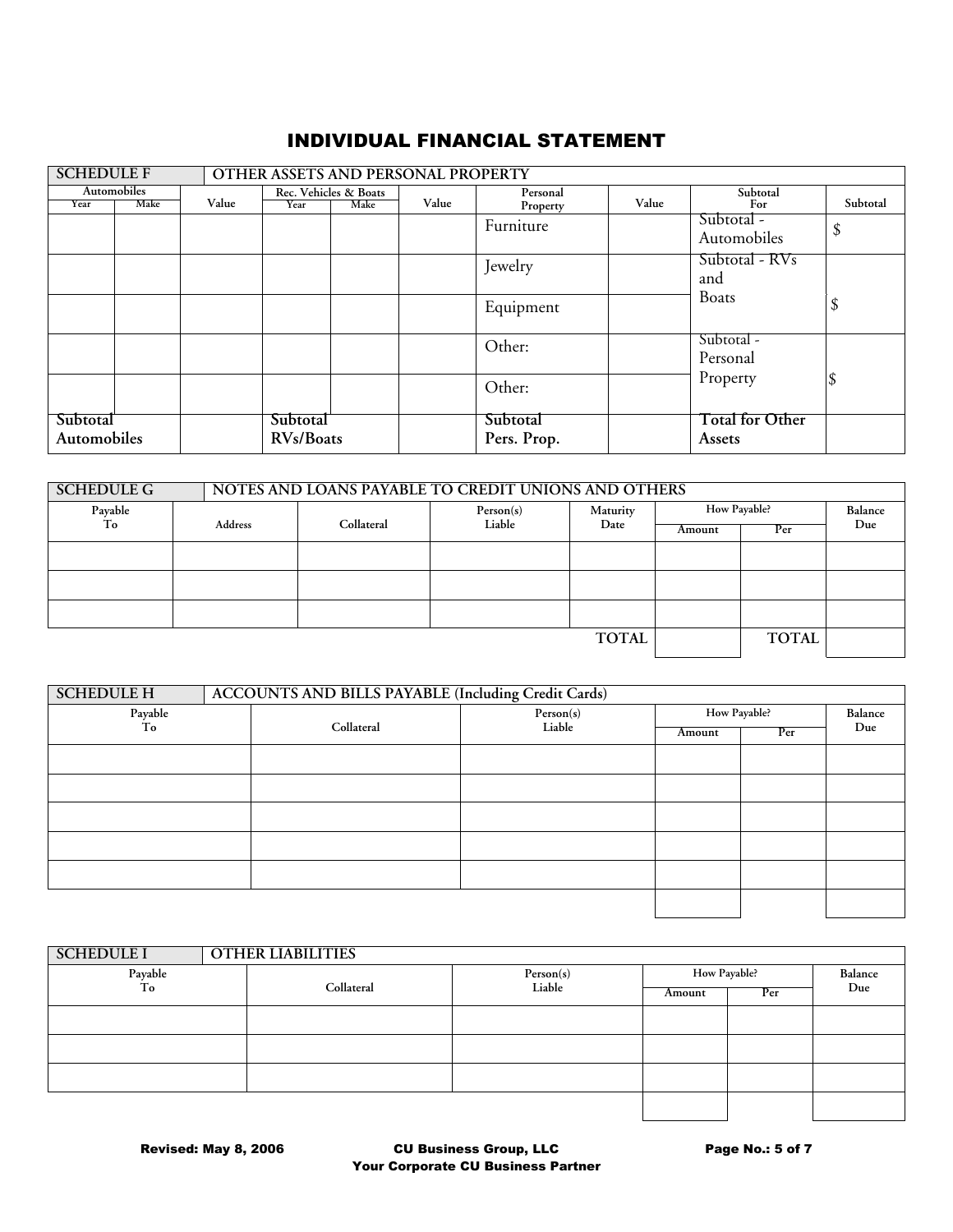| <b>SCHEDULE E</b> |             | <b>REAL ESTATE</b>      |          |                         |                     |                             |                 |                   |                                 |                  |             |  |  |
|-------------------|-------------|-------------------------|----------|-------------------------|---------------------|-----------------------------|-----------------|-------------------|---------------------------------|------------------|-------------|--|--|
| Parcel<br>No.     | Description | <b>Location Address</b> | Owner(s) | Date<br>$\bf{Acquired}$ | Acquisition<br>Cost | Mortgagee or<br>Lien Holder | Annual<br>Taxes | Monthly<br>Income | Monthly<br>Payment              | Present<br>Value | Balance Due |  |  |
| $\mathbf{1}$      |             |                         |          |                         |                     |                             |                 |                   |                                 |                  |             |  |  |
| $\boldsymbol{2}$  |             |                         |          |                         |                     |                             |                 |                   |                                 |                  |             |  |  |
| $\mathfrak{Z}$    |             |                         |          |                         |                     |                             |                 |                   |                                 |                  |             |  |  |
| $\overline{4}$    |             |                         |          |                         |                     |                             |                 |                   |                                 |                  |             |  |  |
| 5                 |             |                         |          |                         |                     |                             |                 |                   |                                 |                  |             |  |  |
| 6                 |             |                         |          |                         |                     |                             |                 |                   |                                 |                  |             |  |  |
| $\overline{7}$    |             |                         |          |                         |                     |                             |                 |                   |                                 |                  |             |  |  |
| $\bf 8$           |             |                         |          |                         |                     |                             |                 |                   |                                 |                  |             |  |  |
| 9                 |             |                         |          |                         |                     |                             |                 |                   |                                 |                  |             |  |  |
| 10                |             |                         |          |                         |                     |                             |                 |                   |                                 |                  |             |  |  |
| TOTALS \$         |             |                         |          |                         |                     |                             |                 | $\mathcal{S}$     | $\boldsymbol{\hat{\mathbf{x}}}$ |                  | $\sqrt{\ }$ |  |  |